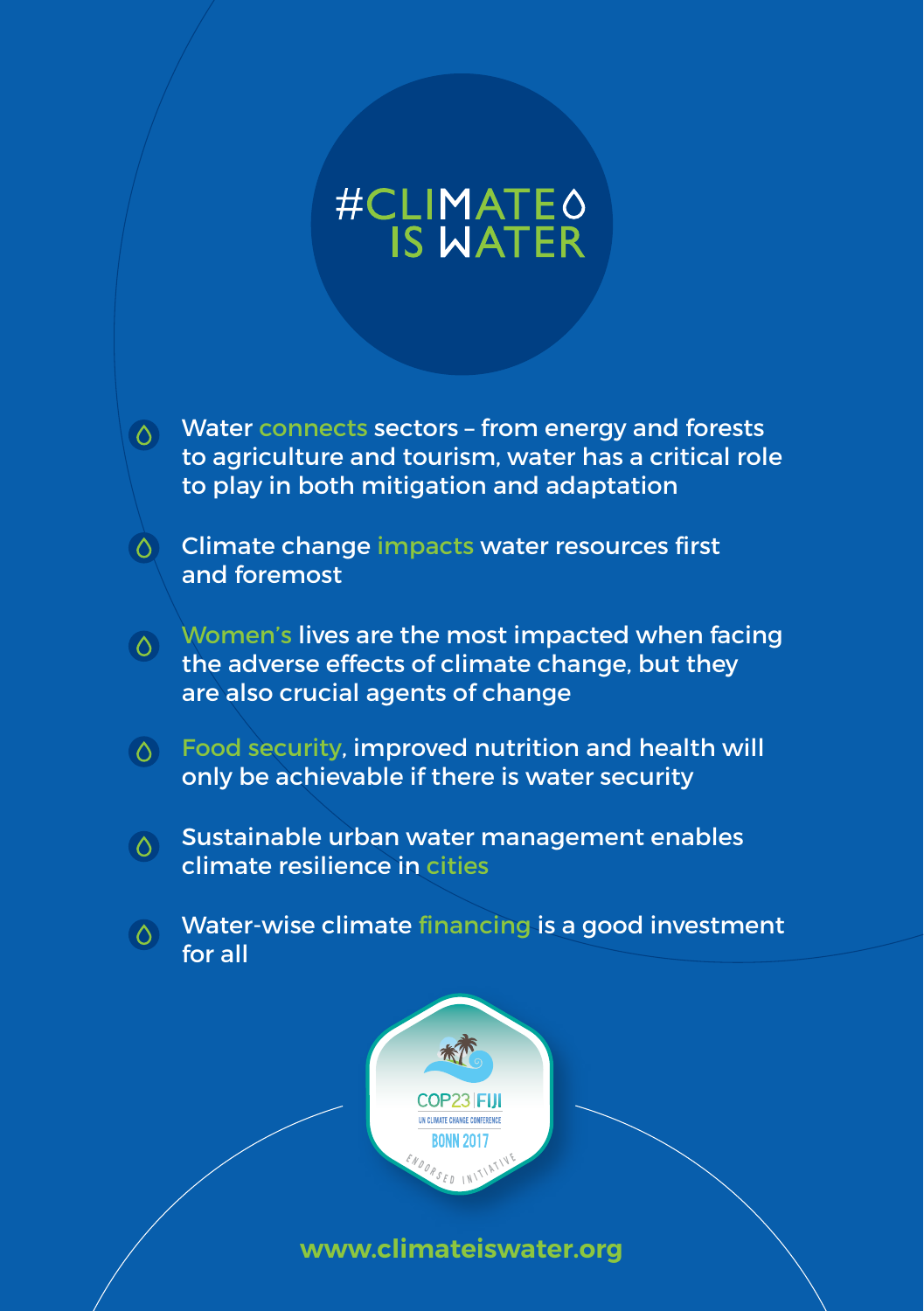# **Water connects sectors – from energy and forests to agriculture and tourism, water has a critical role to play in both mitigation and adaptation**

Water is essential not only for basic needs and ecosystems, but for producing food and energy, and supporting livelihoods and industry. It also plays a role in the spiritual and aesthetic lives of billions of people. Water management is therefore not only an end in itself, but it also needs to be managed sustainably for many other uses across all sectors.

#### **Climate change impacts water resources first and foremost**

Climate change increases the intensity and frequency of natural disasters and water-related crises, including unpredictable rainfall and floods, water shortages and droughts. These situations further exacerbate the quality and quantity of available water and have potentially severe impacts to societies globally. Systematically addressing water issues is, therefore, key to adapting to climate change and reducing negative impacts of water-related disasters. In addition, water is critical for successful climate change mitigation, since many efforts to reduce greenhouse gas emissions depend on reliable access to water resources.

Therefore, systematically integrating efficient and sustainable water resource management into climate adaptation and mitigation strategies provides valuable solutions to Governments for the implementation of the Paris Agreement. Governments must make water figure prominently within their Nationally Determined Contributions, their National Adaptation Plans and other UNFCCC programs and mechanisms.

## **Women's lives are the most impacted when facing the adverse effects of climate change, but they are also crucial agents of change.**

Women are key allies and the entry point for sustainable behavioral change in the water dimensions of climate adaptation and mitigation programs. Gender responsive climate policies and programs will deliver a high return on investment in the social, environmental and economic arena. Ensuring women's empowerment and engagement at all levels will encourage them to reach their potential as agents of change. Women are too often left out of governance processes; however, water management activities gain efficiency and impact when both women and men are involved in decision-making.

# **Food security, improved nutrition and health will only be achievable if there is water security**

The agricultural sector accounts for approximately 70% of all withdrawn water, while food demand is ever increasing due to population growth. According to the United Nations Food and Agriculture Organization, around one-third of all food produced for human consumption in the world is lost or wasted. Therefore, it is urgent to increase water efficiency for agriculture and curtail food loss as a means of improving both food security and water security. In addition, the agricultural sector will be significantly impacted by climate change, limiting crop productivity and reducing water availability in areas where irrigation is most needed. For this reason, efficient and sustainable water management is fundamental to preserve global food production and reduce hunger. Governments must integrate and enforce water-sound strategies within agricultural policy and management measures.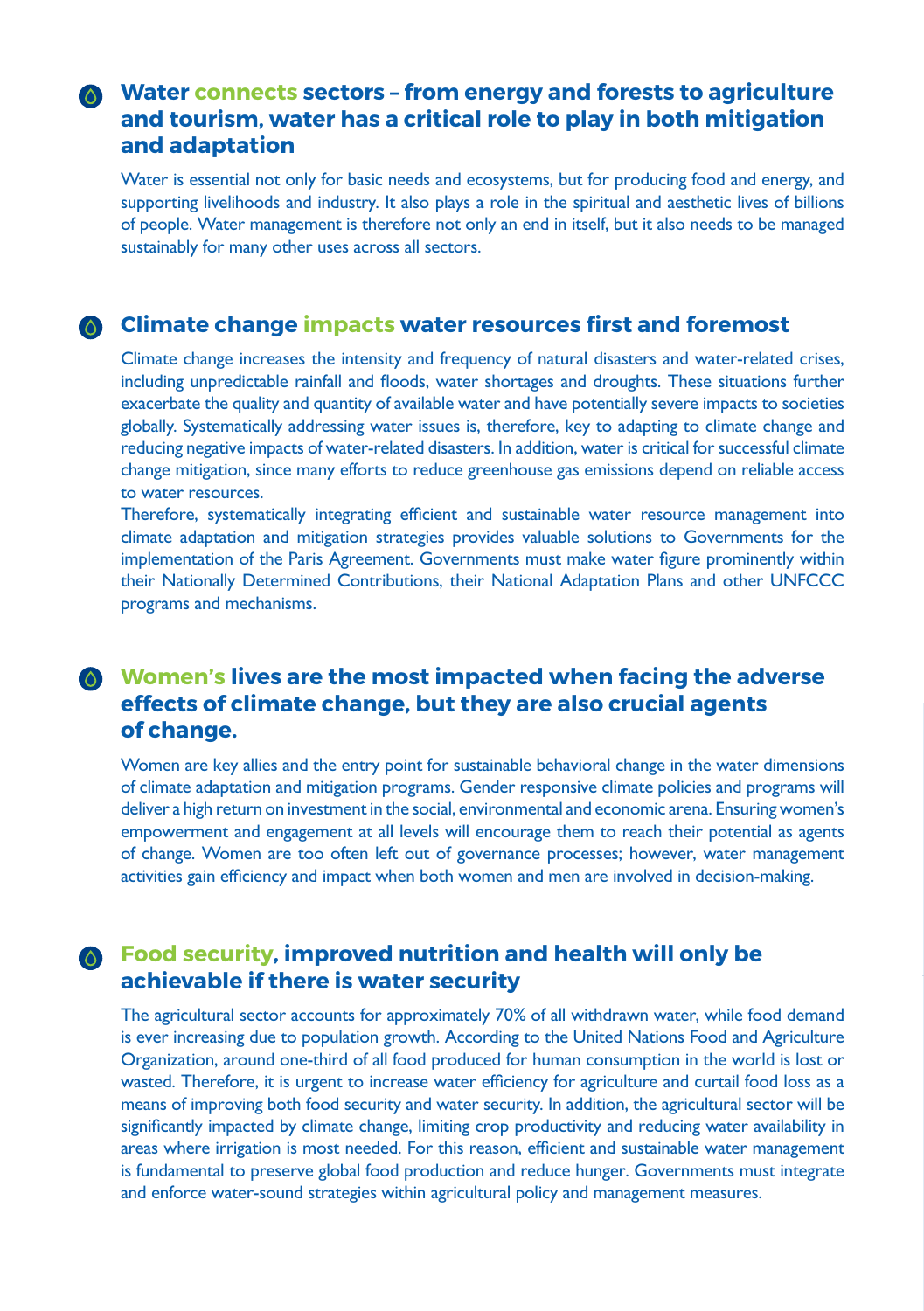#### **Sustainable urban water management enables climate resilience in cities**

Cities are rapidly expanding and water resources are under increasing pressures. Moreover, local authorities need to safeguard their citizens from potential climate-related risks, arising from either too much, too little or contaminated water. To counter the effects of climate change in the context of rapid urbanization and increase resilience in cities, investing in both infrastructure and capacity development measures to improve access to safe drinking water and sanitation and increase water-related disaster preparedness will lead to healthier and more prosperous communities. It will enable cities to bounce back more quickly when disaster does strike. However, national and local governments need to enhance their collaboration so as to translate the implementation of national climate and water policies on the ground, closest to where water can be effectively managed.

#### **Water-wise climate financing is a good investment for all**

We cannot mitigate nor adapt to climate change without making major investments to improve our water security, either through traditional or innovative means. Hence, there is an urgent need to invest in climate-resilient infrastructure and services, to reduce the risks of climate change faced by society and economic sectors and to support low-carbon and climate-resilient growth. Given that every dollar invested in water and sanitation saves four dollars from being spent on public health costs, integration of the water and climate agendas would further improve cost effectiveness and therefore support financial commitments to create resilient societies and secure ecosystems. Additionally, to access climate funds, water projects need to respond better to climate criteria. Organisations and countries must fully understand the necessary requirements and use the right language in their proposals to respond sufficiently to what funding institutions are seeking.

# **#ClimateIsWater story and progress**

#### The **#ClimateIsWater** initiative: hydrating the climate negotiations

#ClimatelsWater is an ongoing effort: our objective is to reach out to the climate community at every level for better consideration of water issues and incorporation of water within the action plans of the Paris Agreement, since it is not mentioned explicitly.

Since COP21 in Paris, where water issues entered into multi-stakeholder engagement processes (e.g. Lima-Paris Action Agenda), water is increasingly debated in popular and professional circles and is starting to feed into political and economic processes. At COP22 the collaborative action of members of the global water community has enabled COP22 to become a landmark in the history of the UN Climate Conference, making water much more visible within the climate debate.

#ClimateIsWater played a key role in this progress, forming a coalition of water partners from around the globe to speak with one voice for water. The initiative is formally endorsed by the COP23 Presidency.

If you think water deserves more attention in climate negotiations, support and join **#ClimateIsWater!**